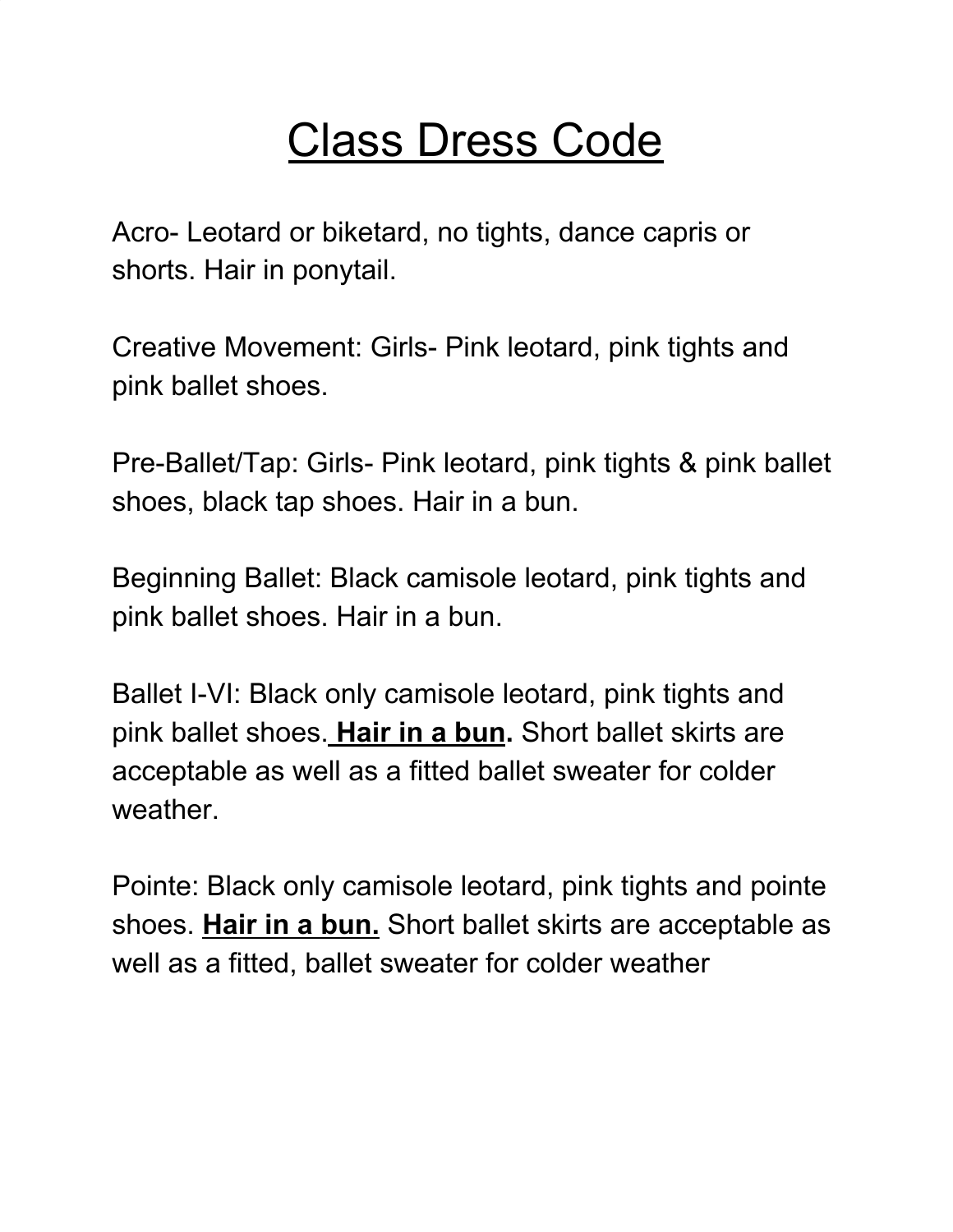Jazz: Black or colored leotard, nude or black tights, dance capris or shorts and black slip-on jazz shoes. Hair in a bun or ponytail.

Tap: Black or colored leotard, nude or black tights, dance capris or shorts and black tap shoes. Hair in a bun or ponytail.

Modern: Black or colored leotard, footless nude or black tights, dance capris or shorts. No shoes. Hair in a bun or ponytail.

Contemporary: Black or colored leotard, footless nude or black tights, dance capris or shorts. Socks or Dance Footies. Hair in a bun or ponytail.

Hip Hop: Black or colored leotard or camisole top, loose fitting dance or athletic pants, hip hop shoes. Hair in a ponytail.

Boys: Loose fitting black pants, white t-shirt. Shoes determined by instructor.

## NO T-SHIRTS OR SHORTS IN CLASS UNLESS SPECIFIED!!